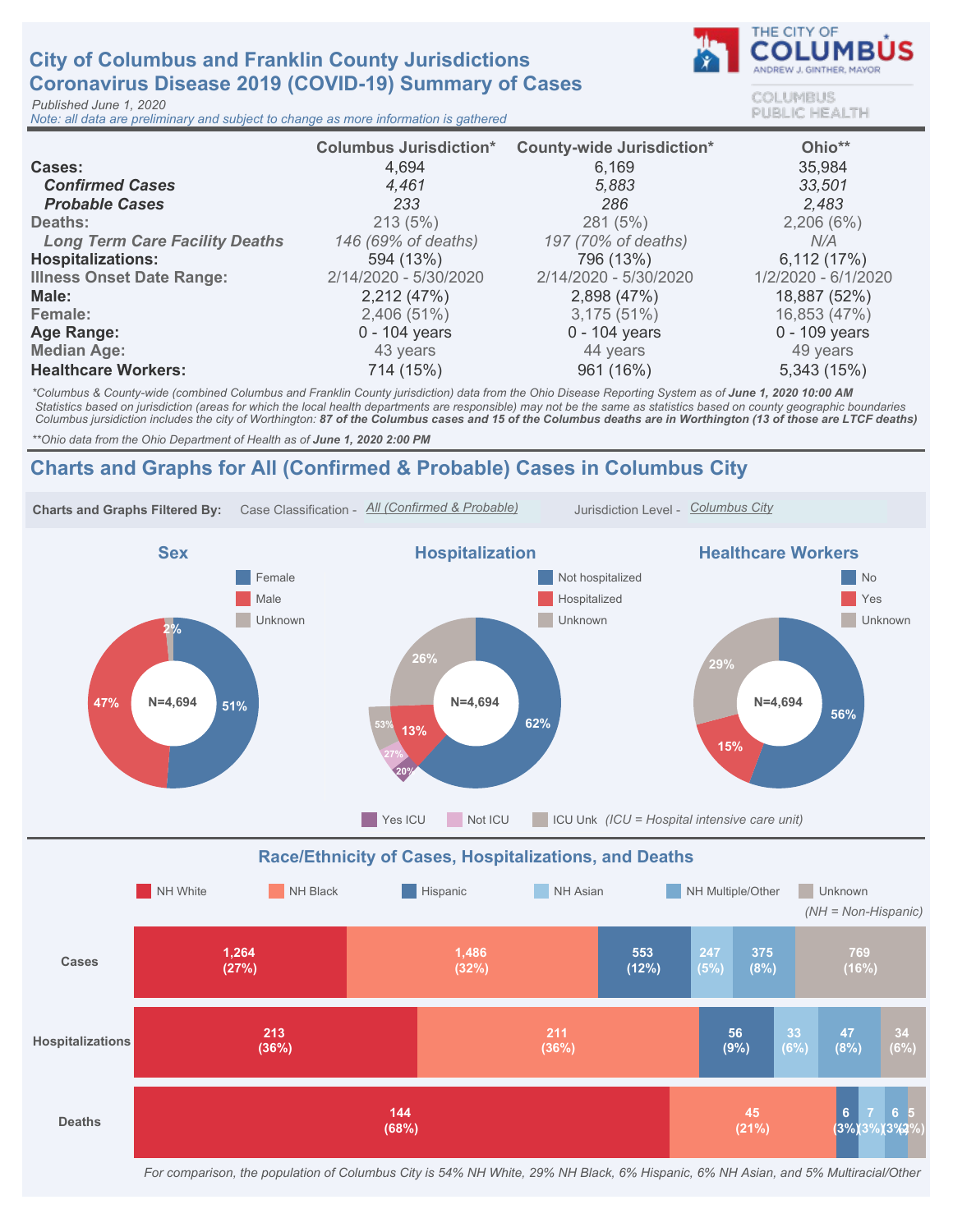# **City of Columbus and Franklin County Jurisdictions** Coronavirus Disease 2019 (COVID-19) Summary of Cases

(page 2) Published June 1, 2020

Note: all data are preliminary and subject to change as more information is gathered

Charts and Graphs Filtered By: Case Classification - All (Confirmed & Probable) Jurisdiction Level - Columbus City

#### Age of All (Confirmed & Probable) Cases in Columbus City (N=4,693\*)



#### Epi Curve: All (Confirmed & Probable) Cases in Columbus City by Onset Date (N=3,228\*\*)



#### Newly-Reported All (Confirmed & Probable) Cases in Columbus City (N=4,676\*\*\*)



\*\*\*Includes cases reported through yesterday - today's cases not shown due to incompleteness Note: As of 4/8/2020, probable cases of COVID-19 are reportable in addition to confirmed cases